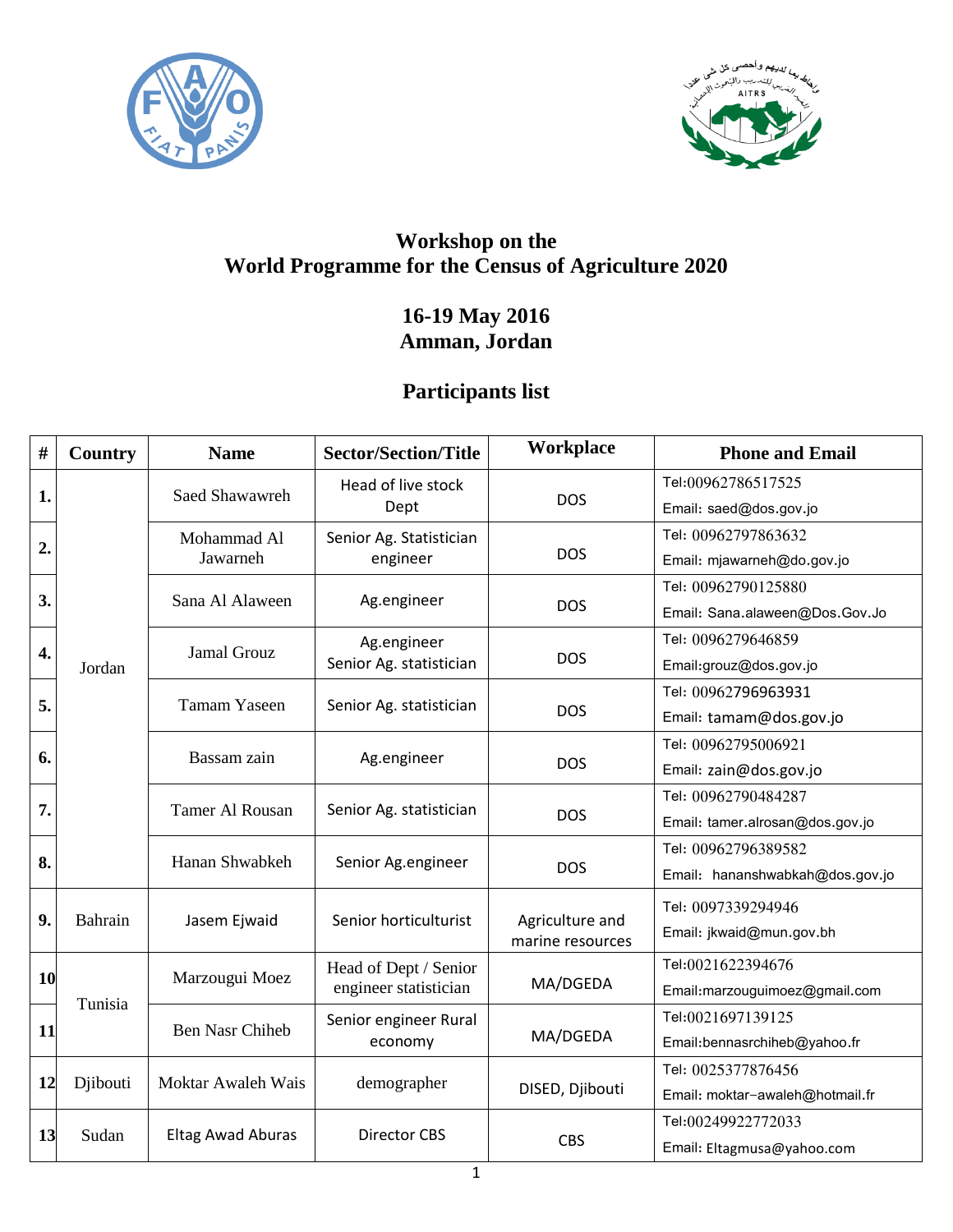



| #  | Country    | <b>Name</b>          | <b>Sector/Section/Title</b>                                 | Workplace                               | <b>Phone and Email</b>                                  |
|----|------------|----------------------|-------------------------------------------------------------|-----------------------------------------|---------------------------------------------------------|
| 14 | Syria      | Shamil Badran        | D. Of economic<br>statistics                                | <b>CBS</b>                              | Tel:00963933578322<br>Email:shamel7474@gmail.com        |
| 15 | Iraq       | Ageel Sadeg Hadi     | director                                                    | CSO Iraq                                | Tel: 009647801681013<br>Email: drdhiaak@gmail.com       |
| 16 | Palestine  | Shadia Abu Alzain    | Director Of<br><b>Agricultural Statistics</b><br>Department | <b>PCBS</b>                             | Tel: 00970599286225<br>Email: shadia@pcbs.gov.ps        |
| 17 | Egypt      | <b>Mahmoud Ahmed</b> | statistician                                                | <b>CAPMAS</b>                           | Tel: 0020124024068<br>Email: newcapmas@yahoo.com        |
| 18 |            | Saied Mohamed        | <b>Agricultural Censuses</b><br>Egypt                       | Ministry of<br>Agriculture              | Tel: 00201226472160<br>Email:saiedabdo@gmail.com        |
| 19 | Morocco    | Bouali Loutfi        | Head of surveys and<br>censuses                             | Ministry of<br>Agriculture              | Tel:00212537665410<br>Email:boualilotfi@gmail.com       |
| 20 | Mauritania | Didi El Yass         | D.Of demographic<br>and social statistics                   | <b>Statistical Office</b><br>Mauritania | Tel: 0022245253070/0022220848813<br>Email:didi74@gmx.fr |
| 21 | Yamen      | Abdualah Husaen      | Director General of<br>Agricultural censuses                | CSO                                     | Tel: 772839681<br>Email: cso1@y.net.ye                  |